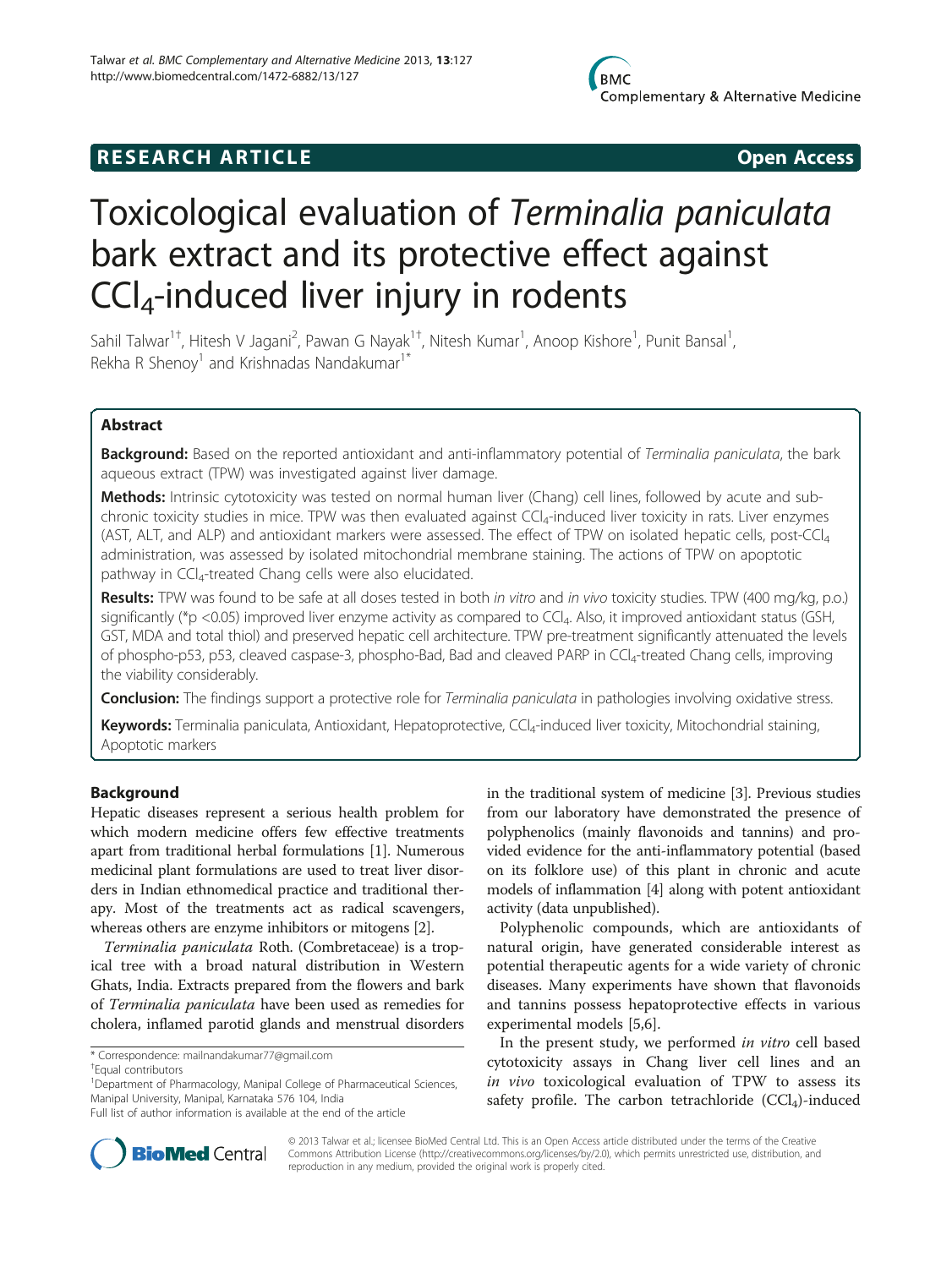hepatotoxicity model was employed to assess the protective effects of TPW in vivo.  $CCl<sub>4</sub>$ , a proven experimental agent for inducing acute liver injury [\[7](#page-9-0)], is biotransformed by hepatic microsomal cytochrome P450 to trichloromethyl-free radical  $(CCl<sub>3</sub><sup>*</sup>$  or  $CCl<sub>3</sub>OO<sup>*</sup>)$  [\[8](#page-9-0)]. These metabolites react with antioxidant enzymes such as catalase and superoxide dismutase (SOD) and lead to lipid peroxidation and liver damage. Hepatic enzyme levels (AST, ALT, and ALP) along with endogenous antioxidant profiling (GSH, GST, MDA and total thiol) were investigated. Mitochondrial membrane staining and histopathological analysis of the liver tissues was also carried out.

#### Methods

#### Chemicals

MTT (3-(4,5-Dimethylthiazol-2-yl)-2,5-diphenyltetrazolium bromide), sulphorhodamine-B (SRB), ethidium bromide, phospate buffered saline (PBS), triton X-100, acridine orange, olive oil, haematoxylin and eosin were procured from Sigma-Aldrich Co. LLC (St. Louis, MO, USA). Chang cell lines were procured from the National Centre for Cell Sciences (Pune, MH, India) and cultured in DMEM medium supplemented with 5% (v/v) fetal bovine serum in a humidified incubator containing  $5\%$  CO<sub>2</sub> and  $95\%$  air at 37°C. Only cells in the exponential growth phase were used for experiments.

#### Preparation and standardization of the aqueous extract

The bark of the plant, Terminalia paniculata was collected from Manipal, Karnataka, India. It was authenticated (Voucher specimen: MCOPS/PHCOL/2009/2 deposited at Herbarium, Manipal College of Pharmaceutical Sciences, Manipal University, Manipal, Karnataka, India) and water extract (TPW) was prepared according to previously established methods [\[4\]](#page-9-0). Then, using an established HPLC protocol, the extract was standardized by comparing the retention time and UV spectra of the chromatographic peaks with those of the reference standards as previously reported [\[4\]](#page-9-0).

# In vitro hepatoprotective activity using Chang liver cells Cytotoxicity based assays

The cytotoxic effect of TPW was measured using MTT (3-(4,5-dimethylthiazol-2-yl)-2,5-diphenyltetrazolium bromide) and sulphorhodamine-B (SRB) assays [\[9,10\]](#page-9-0).

In MTT assay, exponentially growing cells were seeded in 96-well plates  $(10<sup>4</sup>$  cells/well in 100 μl of medium) and keep overnight for 24 h at 37°C in  $CO<sub>2</sub>$  incubator. Test solutions were prepared prior to the experiment by dissolving in 0.2% DMSO and diluted with the media. The cells were then exposed to different concentrations of extract (50–500 μg/ml; 100 μl/well). Cells in the control wells received the amount of medium containing 0.2% DMSO. After 48 h, media was removed and 100 μl of MTT stock solution (1 mg/ml in sterile PBS, pH 7.4) was added and incubated for another 4 h at 37°C. The assay is based on the reduction of a tetrazolium salt to coloured formazan product by mitochondrial dehydrogenase in viable cells. The formazan crystals in each well were dissolved in 100 ml of DMSO, the absorbance read at 540 nm on a scanning multi-well plate reader (ELx800, BioTek Instruments Inc., Winooski, VT, USA).

In SRB assay, cells were seeded and treated with different concentrations of extract as in MTT assay. After 48 h, 50 μl of ice cold 30% TCA was added to each well of the plate (for fixing adherence cells) and incubated at 4°C for 1 h. Later, the wells were washed with distilled water (minimum 4 times). Next, 50 μl of 0.05% w/v (in 1% acetic acid) sulphorhodamine-B (SRB) solution was added to each well and the plate incubated for 30 min in dark conditions. The plate was then rinsed with 1% acetic acid (minimum 4 times) to removed unbound dye and dried at room temperature. Finally, 10 mM Tris base was added to each well to solubilize the protein bound dye. Absorbance was read at 540 nm on a scanning multi-well plate reader (ELx800, BioTek Instruments Inc., Winooski, VT, USA).

The percentage of growth inhibition for both MTT and SRB assays was calculated using the following formula:

$$
\text{\% cytotoxicity}=[(A_C-A_B)-(A_T-A_B)]/(A_C-A_B)
$$

where  $A_C$ ,  $A_T$  and  $A_B$  is absorbance of control, test and blank, respectively.

#### In vivo toxicological evaluation

Acute and sub-chronic toxicity was assessed according to the guidelines of Organisation for Economic Cooperation and Development (OECD) and principles of Good Laboratory Practice (GLP). Male Swiss albino mice (20– 30 g) were used in experimental models as described below with the approval of the Institutional Animal Ethics Committee, Manipal University, Manipal, Karnataka, India (IAEC No. IAEC/KMC/51/2009-2010). They were housed in standard polypropylene cages, kept under ambient temperature (25–30°C) and relative humidity of 60–70% in a 12 h light–dark cycle. The animals were provided with a normal pellet diet (Amrit Feeds Ltd., Pune, MH, India) and water *ad libitum*.

#### Acute oral toxicity assay in mice

The acute oral toxicity study was conducted as per the OECD test guideline 420 (acute oral toxicity – fixed dose procedure). Twenty four Swiss albino mice of either sex were divided into four groups  $(n = 6)$  and were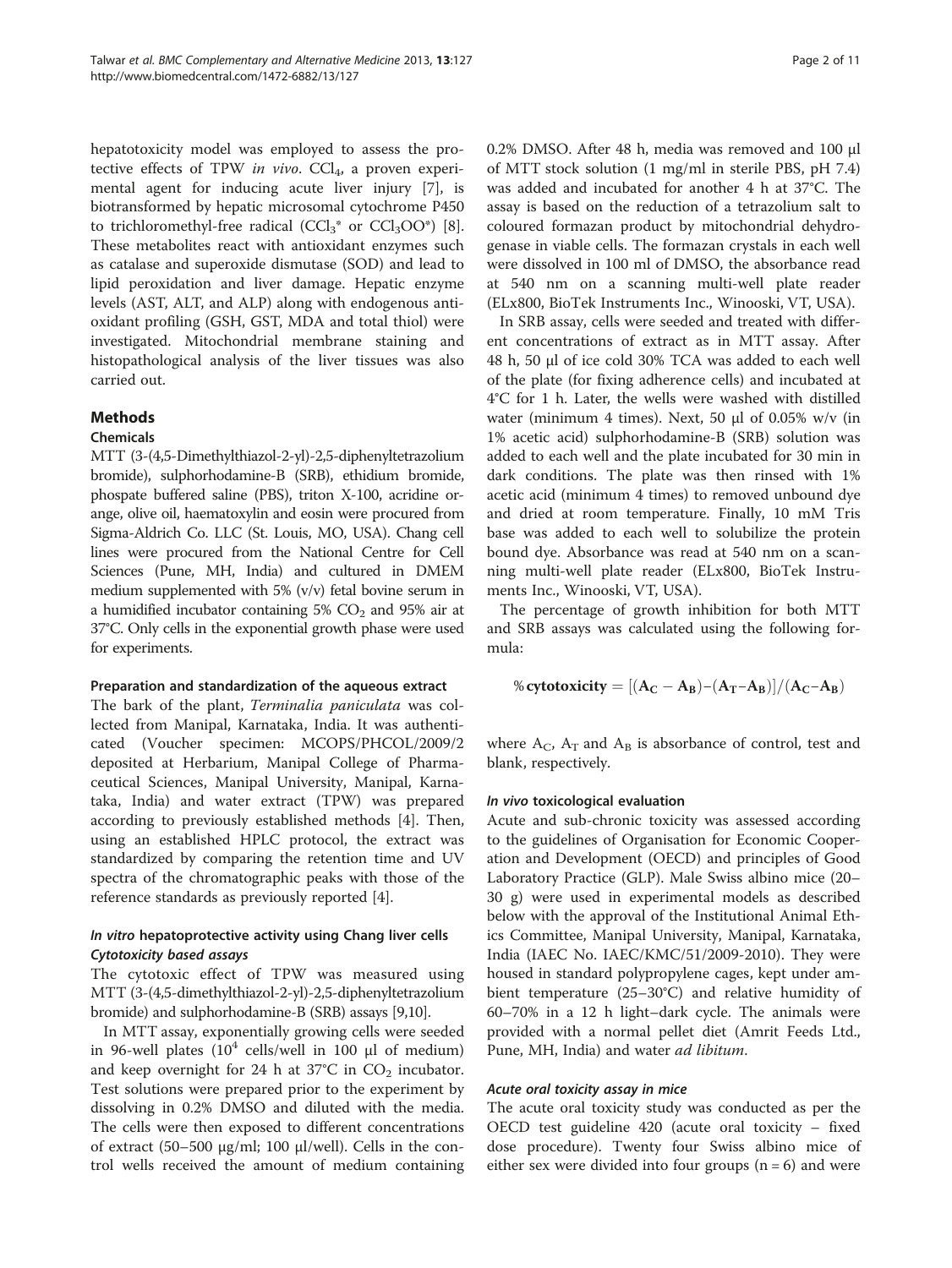orally administered with a single dose of 300 mg, 1000 mg, 2000 mg, or 5000 mg/kg body weight (b.w.) of TPW extract. Animals were observed for possible behavioural changes such as tremors, convulsions, sleep, altered feeding, salivation, altered somato-motor activities and diarrhoea. These observations were continued for a period of 14 days, following which animals were sacrificed to examine gross changes to the vital organs.

# Sub-chronic toxicity assay in mice

The sub-chronic oral toxicity study was conducted according to OECD guideline 407 (repeated dose 28-day oral toxicity study in rodents). Forty eight Swiss albino mice of either sex were divided into four groups  $(n = 12)$ . Group I was orally fed with carboxymethyl cellulose (CMC; 0.5%) that served as control, whereas groups 2, 3 and 4 were orally administered with 750, 1500 and 3000 mg/kg of TPW extract, respectively. Previous reports from our laboratory showed that TPW extract at 200, 400 and 800 mg/kg did not cause adverse effects in rats [\[4\]](#page-9-0).

Food and water intake of all the experimental groups were monitored daily at 09:00 hours. After 28 days of treatment, blood was collected from anaesthetized mice (ketamine-xylazine combination) by retro-orbital sinus puncture in EDTA-coated vials and plasma obtained by cold centrifugation (4°C) at 6000 rpm for 10 min. Thereafter, the animals were sacrificed by cervical dislocation and various vital organs were excised and weighed. Plasma sodium, potassium, calcium, aspartate aminotransferase (AST), alanine aminotransferase (ALT), acid phosphatase (ACP), alkaline phosphatase (ALP), urea, creatinine and total protein were assayed. All assay kits except total protein kit (Thermo Fisher Scientific Inc., Rockford, IL, USA) were obtained from the Roche Diagnostics India Pvt. Ltd., Mumbai, MH, India. Blood glucose was measured using glucometer (Accu-Chek Sensor, Roche Diagnostics India Pvt. Ltd., Mumbai, MH, India) in whole blood samples obtained from the tail vein.

# Evaluation of in vivo activity Animals

Twenty four male Wistar albino rats (150–200 g) were used in experimental models as described below with the approval of the Institutional Animal Ethics Committee, Manipal Universty, Manipal, Karnataka, India (IAEC No. IAEC/KMC/51/2009-2010). They were housed in standard polypropylene cages, kept under ambient temperature (25–30°C) and relative humidity of 60–70% in a 12 h light–dark cycle. The animals were provided with a normal pellet diet (Amrit Feeds Ltd., Pune, MH, India) and water ad libitum.

# Carbon tetrachloride (CCl<sub>4</sub>)-induced oxidative toxicity

This experiment was carried out according to previously described methods with slight modifications [\[8](#page-9-0)]. Rats were divided into four groups consisting of six animals in each group. Rats in group I (normal control) received distilled water containing 0.3% sodium carboxymethylcellulose (CMC-Na) (1 ml/kg body weight, p.o.) for 5 days. Group II (CCl<sub>4</sub> control) received (CCl<sub>4;</sub> S.D. Fine Chemicals, Mumbai, MH, India) 1:1 mixture of CCl4 and olive oil (1 ml/kg body weight, i.p.) on day 2 and day 3 along with 0.3% CMC-Na in distilled water. Group III was treated with the standard drug silymarin (100 mg/kg body weight, p.o.) daily for 5 days, and also received the  $\text{CCl}_4$ -olive oil mixture (1:1, 1 ml/kg body weight, i.p.) on day 2 and 3, 30 min after administration of silymarin. Groups IV (test group animals) was administered a dose of 400 mg/kg (as this dose had earlier shown anti-inflammatory effect) body weight of TPW (p.o.) for 5 days. Additionally, 30 min after administration of TPW, they received a dose of the  $CCl_4$ -olive oil mixture (1:1, 1 ml/kg, i.p.) day 2 and day 3. On day 7 (48 h after the last dose of TPW), animals were anaesthetized (ketamine-xylazine combination), blood was collected by retro-orbital sinus puncture, allowed to clot, and serum was separated for assessment of enzyme activity. The rats were then sacrificed by cervical dislocation; the livers were carefully dissected and cleaned of excess tissue. Part of the liver tissue was immediately transferred into 10% formalin for histopathological investigation.

# Histopathological studies

Liver tissues were fixed in 10% formalin for at least 24 h, embedded in paraffin, and cut into 5 μm thick sections using a rotary microtome (RM2125, Leica Microsystems Inc., Bannockburn, IL, USA). The sections were stained with haematoxylin–eosin dye. A pathologist blind to the treatments performed the histological evaluation [\[11](#page-9-0)]. The photomicrographs of each tissue section were observed using CellˆA imaging software for laboratory microscopy (BX41TF, Olympus, Tokyo, Japan).

#### Biochemical determinations

Biochemical parameters were assayed according to standard methods. Activity of the following serum enzymes was measured: Alanine aminotransferase (ALT), aspartate aminotransferase (AST), and alkaline phosphatase (ALP) using automatic analyzer (Cobas C111, Fritz Hoffmann-La Roche Ltd., Basel, Switzerland). Total bilirubin was measured by the standard method [\[12](#page-9-0)]. Assay kits were obtained from Roche Diagnostics India Pvt. Ltd., Mumbai, MH, India.

Liver samples were dissected out, immersed in buffer, stored at −70°C. After freezing, homogenates (5% w/v)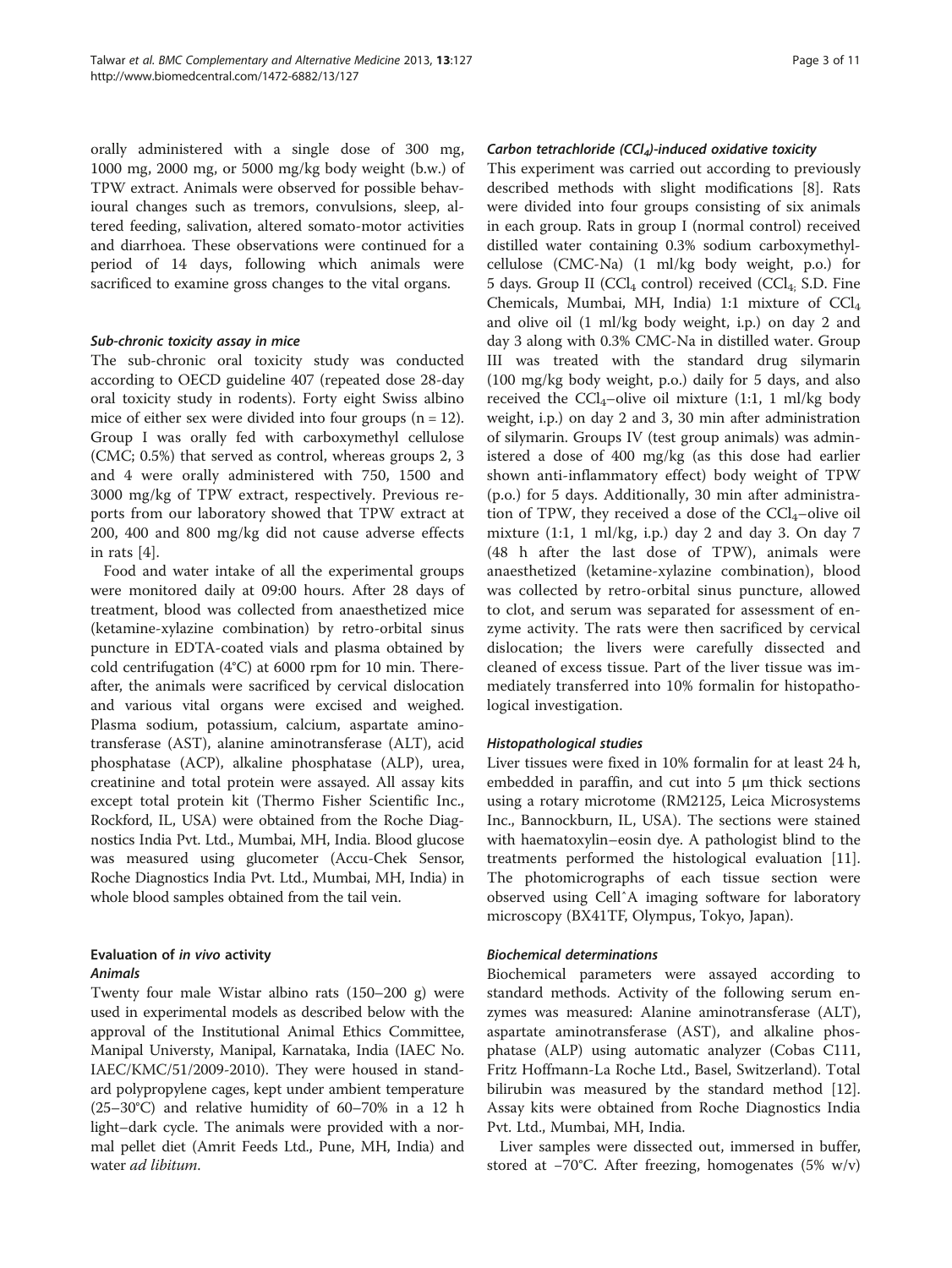were prepared and centrifuged at 1000 rpm for 10 min using a refrigerated centrifuge (MIKRO 22R, Andreas Hettich GmbH & Co. KG, Tuttlingen, Germany). The supernatant was used for the estimation of glutathione (GSH), malondialdehyde (MDA) hydroperoxides, superoxide dismutase (SOD) and catalase levels [[13](#page-9-0)].

Mitochondrial isolation Mitochondria were isolated from rat liver as previously described [\[13\]](#page-9-0). In brief, the tissue was manually homogenized by four strokes with a Teflon pestle in solution I [230 mM mannitol, 70 mM sucrose, 1 mM EGTA and 5 mM HEPES (pH 7.4)] on ice. After centrifugation (1000 g for 80 s at 4°C), the supernatant was layered in solution II [460 mM mannitol, 14 mM sucrose, 1 mM EGTA and 10 mM HEPES (pH 7.4)] and centrifuged at 20000 g for 5 min at  $4^{\circ}$ C. The mitochondrial pellet was resuspended in 215 mM mannitol, 71 mM sucrose, 10 mM succinate and 10 mM HEPES (pH 7.4), and kept on ice until the mitochondrial staining procedure was performed.

Isolated mitochondrial staining Isolated mitochondrial preparation was stained with help of JC-1  $(5,5,6,6)$ tetrachloro-1,1',3,3'-tetraethylbenzimidazol-carbocyanine iodide) dye (Sigma-Aldrich Co. LLC, St. Louis, MO, USA). The concentration of mitochondrial preparation was diluted to 40 μg/ml and used for staining. Final concentration of JC-1 staining solution was 0.2 μg/ml. 90 μl of JC-1 staining solution was added to 10 μl of isolated mitochondrial sample and an excitation wavelength of 490 nm and an emission wavelength of 590 nm were used to visualize the samples with help of inverted microscope with fluorescence attachment (Eclipse TS100, Nikon Instruments Inc., Melville, NY, USA).

# Cell culture studies

# Apoptosis assay

The following experiment, modified from a previously described protocol [[14](#page-9-0)], was employed to elucidate the mechanism of protection offered by TPW against  $\text{CCl}_4$ induced toxicity. Chang liver cells were cultured in DMEM supplemented with 10% FBS, in a humidified atmosphere containing 5%  $CO<sub>2</sub>$  at 37°C. A monolayer of exponentially growing cells was harvested using trypsin-EDTA solution and cell suspensions were prepared for experiments. The following groups were employed.

Group 1 – Normal control: Cells not treated either with TPW or  $CCl_4$ .

Group 2 – Drug control (TPW alone): Cells treated with TPW  $(100 \mu g/ml)$  for 30 min.

Group  $3 - CCl_4$  control (CCl<sub>4</sub> alone): Cells exposed to  $\text{CCl}_4$  [0.4% (v/v)  $\text{CCl}_4$  in 0.25% DMSO prepared in serum free culture medium].

Group  $4 - TPW + CCl_4$ : Cells treated with TPW (25, 50) and 100 μg/ml) for 30 min before treatment with  $\text{CCl}_4$ .

Chang liver cells  $(2 \times 10^6)$  were grown in sterile 10 cm diameter tissue culture plates, treated according to experimental design and harvested to prepare the lysate.

- After  $\text{CCl}_4$  exposure, cells were harvested under non-denaturing conditions, medium was removed and cells were rinsed once with ice-cold PBS.
- PBS was removed and 0.5 ml ice-cold 1× cell lysis buffer plus 1 mM phenylmethylsulfonyl fluoride (PMSF) was added to each plate and incubated on ice for 5 min.
- Cells were scraped off the plate and transferred to appropriate tubes.
- Lysates were sonicated on ice, microcentrifuged for 10 min at 4°C and the supernatant transferred to a new tube.
- The supernatant was collected as the cell lysate. Single-use aliquots were stored at −80°C.

The markers were assessed using PathScan® Apoptosis Multi-Target Sandwich ELISA kit (#7105, Cell Signaling Technology Inc., Danvers, MA, USA). The protocol was followed as per the standard procedure supplied by the manufacturer of the kit. This method was employed to analyze the expression of apoptosis associated proteins such as phospho-p53, p53, cleaved caspase-3, phospho-Bad, Bad and cleaved PARP and evaluate the protection offered by TPW in Chang liver cells.

# Statistical analysis

All results were reported as mean  $\pm$  S.E.M. (n = 6). The data were analysed using Prism 5.03 Demo Version (GraphPad Software Inc., La Jolla, CA, USA) by one-way analysis of variance (ANOVA), and statistically significant effects were further analysed by comparing means using Dunnett's post hoc test. Statistical significance was considered at  $p < 0.05$ .

# Results

# Standardization of TPW with respect to its constituent polyphenols

Standardization of TPW, used in the current study, confirmed the presence of polyphenols as shown in Figure [1](#page-4-0). viz., gallic acid  $(0.68 \pm 0.07 \text{ \mu g/mg})$ , rutin  $(0.49 \pm$ 0.05 μg/mg), ellagic acid  $(0.61 \pm 0.06 \text{ µg/mg})$  and quercetin  $(0.19 \pm 0.03 \text{ µg/mg})$  which were in accordance with results reported earlier [\[4](#page-9-0)].

# In vitro cytotoxicity assays

The  $IC_{50}$  of TPW in the MTT and SRB cytotoxicity assays performed on Chang liver cell lines was found to be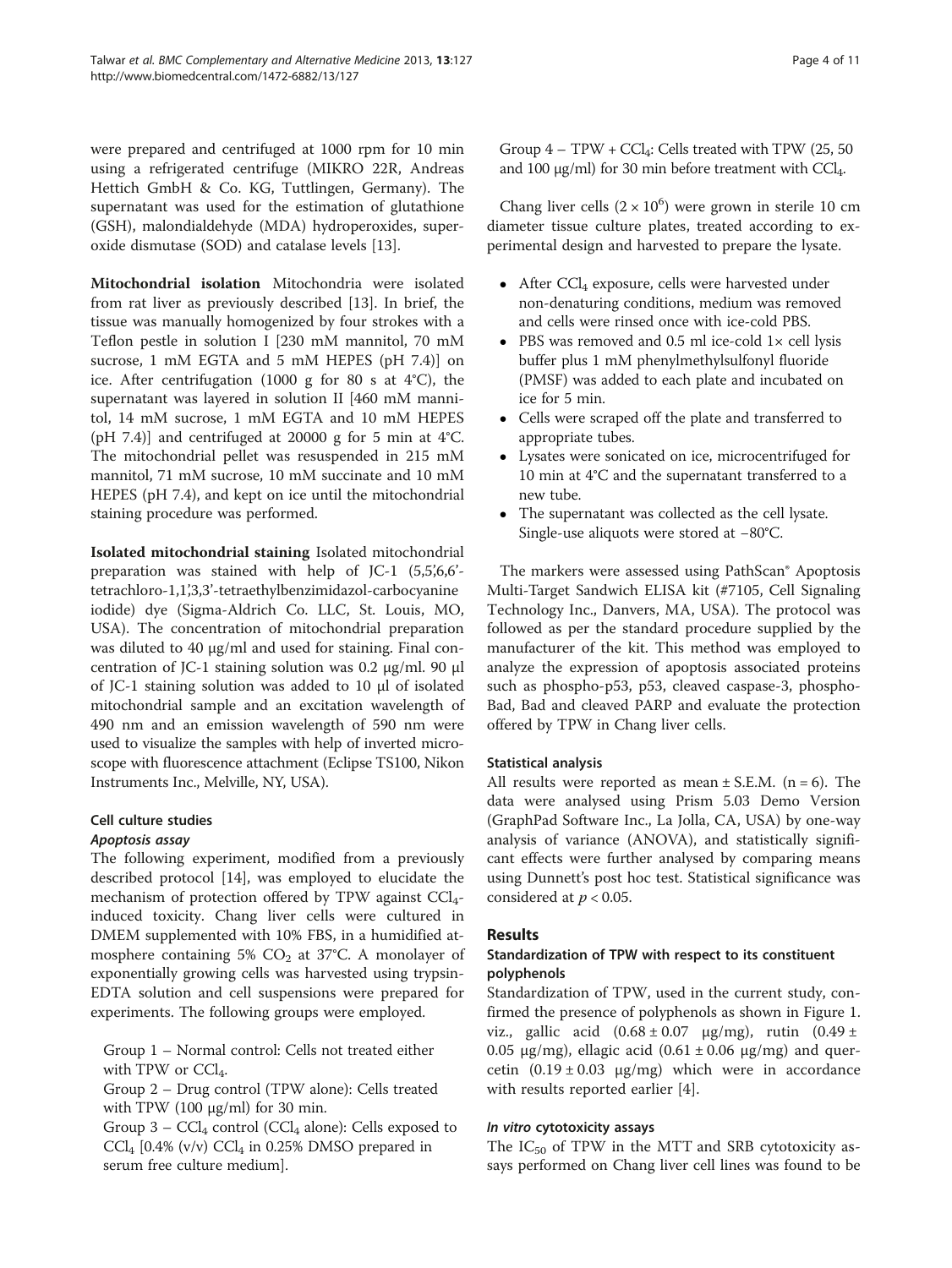<span id="page-4-0"></span>

 $535.75 \pm 15.59$  μg/ml and  $541.26 \pm 22.44$  μg/ml, respectively. As the values are high  $(500 \text{ µg/ml})$ , it indicates TPW does induce toxicity in the normal liver cells.

# Toxicological assessment

#### Acute toxicity studies in mice

No mortality was observed in animals that were orally administered up to 5000 mg/kg of extract. There were also no adverse behavioural changes, diarrhoea, salivation or food aversion. There was no major change in the gross weight of vital organs (data not shown).

# Sub-chronic toxicity studies in mice

There were no significant alterations in weight gain, food and water intake and mean organ weight to body weight ratio of control and TPW treated groups (Tables 1 and [2](#page-5-0)). Sub-chronic doses of TPW extract showed no significant effect on plasma contents of electrolytes, glucose, urea, creatinine, total protein and activity levels of various hepatic enzymes, viz. ACP, ALP, AST and ALT up to a dose of 3000 mg/kg body weight (Tables [3](#page-5-0) and [4](#page-6-0)).

#### Histopathological observations

Histopathological observations of liver sections from the control group showed normal cellular architecture with

distinct hepatic cells, sinusoidal spaces (Figure [2A](#page-6-0)). In contrast, the  $\text{CCl}_4$  group exhibited the most severe damage of any of the groups. The liver sections in this group showed fatty changes, necrosis, ballooning degeneration, broad infiltration of lymphocytes, and the loss of cellular boundaries (Figure [2B](#page-6-0)). The liver sections of the rats treated with silymarin and TPW (Figure [2C](#page-6-0) & D) showed a relatively normal lobular pattern with a mild degree of fatty change, necrosis, and lymphocyte infiltration that was more similar to the control group (Figure [2\)](#page-6-0).

# In vivo evaluation

# Serum enzymes in  $CCl<sub>4</sub>$  treated rats

Since oxidative stress is one of the major contributors to hepatic dysfunction, preliminary antioxidant screening of the plant extracts, which will be further examined in hepatoprotective experiments *in vivo*, is considered to be necessary. Because the aqueous extract exhibits pronounced antioxidant activity, it was selected for further testing in the hepatoprotective model using silymarin as the reference.

AST is usually found in a diversity of tissues, including mainly liver, heart, muscle, kidney and brain. It is released into the serum when tissue is damaged by some

Table 1 Effect of sub-chronic (28 days) administration of aqueous extract of Terminalia paniculata on body weight, food intake and fluid intake in Swiss albino mice

| Groups          | Body weight change (g)        | Food utilization (weight gain/food intake) | Water intake (ml/day)         |
|-----------------|-------------------------------|--------------------------------------------|-------------------------------|
| <b>NC</b>       | $4.63 \pm 0.17$               | $1.697 \pm 0.11$                           | $7.95 \pm 0.78$               |
| <b>TPW 750</b>  | $4.91 + 0.12^{ns}$            | $1.795 + 0.13^{ns}$                        | $8.01 \pm 0.85$ <sup>ns</sup> |
| <b>TPW 1500</b> | $4.84 + 0.16^{ns}$            | $1.772 + 0.10^{ns}$                        | $7.91 + 0.69^{ns}$            |
| <b>TPW 3000</b> | $5.01 \pm 0.08$ <sup>ns</sup> | $1.729 + 0.11^{ns}$                        | $8.14 + 1.01^{ns}$            |

TPW aqueous extract of Terminalia paniculata, NC normal control.

ns no significance between TPW versus NC.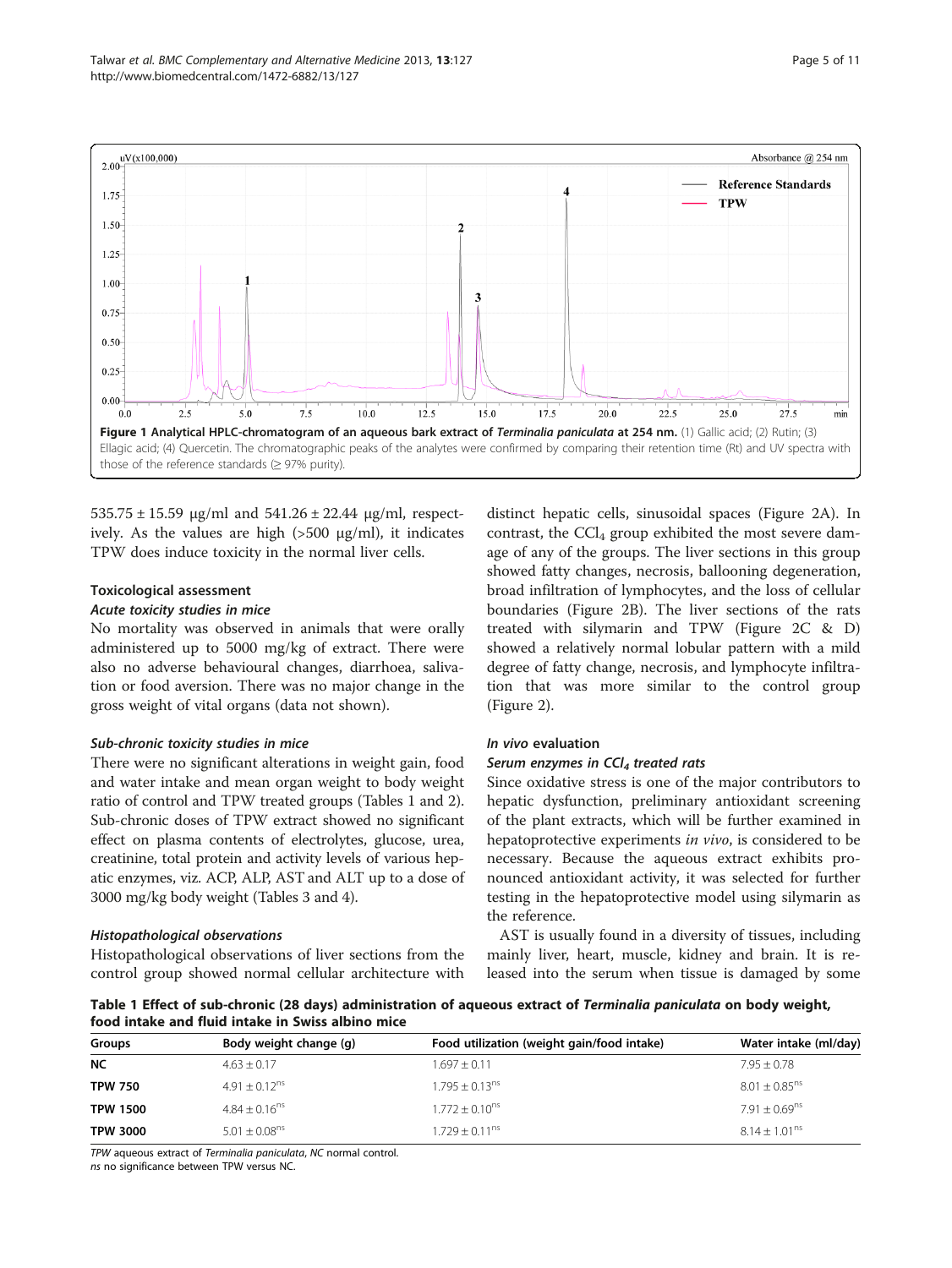| Groups          |                             | Organ to body weight ratio |                           |                    |                             |                           |                     |  |  |
|-----------------|-----------------------------|----------------------------|---------------------------|--------------------|-----------------------------|---------------------------|---------------------|--|--|
|                 | <b>Brain</b>                | Heart                      | Lungs                     | Liver              | Spleen                      | Kidnev                    | Adrenal             |  |  |
| <b>NC</b>       | $1.96 \pm 0.14$             | $0.53 + 0.05$              | $0.81 + 0.08$             | $5.44 + 0.48$      | $0.47 + 0.06$               | $1.68 + 0.10$             | $0.06 + 0.005$      |  |  |
| <b>TPW 750</b>  | $1.88 + 0.17$ <sup>ns</sup> | $0.51 + 0.07^{ns}$         | $0.76 + 0.05^{\text{ns}}$ | $569 + 051^{ns}$   | $0.49 + 0.05$ <sup>ns</sup> | $160 + 013^{ns}$          | $0.08 + 0.004^{ns}$ |  |  |
| <b>TPW 1500</b> | $2.05 + 0.20$ <sup>ns</sup> | $0.50 + 0.06^{ns}$         | $0.73 + 0.09^{ns}$        | $6.02 + 0.43^{ns}$ | $0.50 + 0.04^{\text{ns}}$   | $1.57 + 0.11^{\text{ns}}$ | $0.09 + 0.004^{ns}$ |  |  |
| <b>TPW 3000</b> | $1.91 + 0.16^{ns}$          | $0.49 + 0.04^{ns}$         | $0.79 + 0.06^{ns}$        | $5.87 + 0.47^{ns}$ | $0.52 + 0.05^{ns}$          | $1.59 + 0.15^{ns}$        | $0.07 + 0.003^{ns}$ |  |  |

<span id="page-5-0"></span>Table 2 Effect of sub-chronic (28 days) administration of aqueous extract of Terminalia paniculata on organ to body weight ratio of Swiss albino mice

TPW aqueous extract of Terminalia paniculata, NC normal control.

ns no significance between TPW versus NC.

insult. ALT is, by contrast, generally found mainly in the liver. ALT values are usually compared to the levels of other liver enzymes, such as ALP and AST, to help determine which form of liver disease could be present. On the other hand, serum bilirubin, a key pigment found in the bile, is considered a true test of liver function, as it reflects the liver's ability to take up, process, and secrete bilirubin into the bile. Laboratory tests can differentiate between the "indirect" (unconjugated) bilirubin and "direct" (conjugated) bilirubin as it goes through the conjugation process in the hepatocytes. Therefore, the hepatoprotective activity was interpreted according to the increase/decrease in AST (aspartate aminotransferase), ALT (alanine aminotransferase) and total bilirubin levels (Table [5](#page-7-0)). Our results indicated that TPW possesses hepatoprotective activity as it caused a marked decrease in the levels of AST and ALT enzymes. In addition, there was a marked decrease in total bilirubin and ALT levels in both standard and test treatment groups (Table [5\)](#page-7-0).

# Liver antioxidant enzymes levels in  $CCl<sub>4</sub>$  treated rats

As GSH (assayed in units/mg of protein) plays an important role in the detoxification process; the hepatic GSH content was examined. Group II  $(CCl<sub>4</sub>)$  group had significantly decreased GSH concentration up to 35% ( $p < 0.05$ ) compared with that of control (Group I). However, pre-treatment with TPW significantly recovered the CCl<sub>4</sub>-induced GSH depletion to  $19.79 \pm 1.65$  ( $p < 0.05$ ) (Table [6\)](#page-7-0).

The concentrations of other hepatic antioxidant markers such as total thiols, catalase and GST were significantly decreased in the CCl<sub>4</sub> group ( $p < 0.05$ ), when compared with the control group. On the other hand, pre-treatment with TPW produced a significant increase  $(p < 0.05)$  in levels of total thiols  $(11.15 \pm 0.96)$  Unit per mg of protein), catalase  $(8.77 \pm 1.31)$  Unit per mg of protein) and GST  $(20.07 \pm 3.33 \mu)$ Mole GSH-CDNB formed per mg of protein) (Table [6](#page-7-0)). However, MDA (nmoles/ mg of protein) levels were significantly  $(p < 0.05)$  decreased after TPW pre-treatment as compared to the  $CCl<sub>4</sub>$  group (Table [6](#page-7-0)).

# Mitochondrial staining in isolated hepatic cells

Mitochondrial fractions were prepared from the liver of rats from the normal group, the  $\text{CCl}_4$  treated groups and the TPW treated group (Figure [3](#page-8-0)). The mitochondrial inner membrane potential was studied from the uptake of the cationic carbocyanine dye, JC-1 into the mitochondrial matrix. In the normal group, the dye concentrated in the matrix and bright red fluorescence was observed. In CCl<sub>4</sub> treated group, a shift from red to green fluorescence was observed which indicates damage to the inner mitochondrial membrane. This prevents the accumulation of the JC-1 dye in the mitochondrial matrix. In the TPW (400 mg/kg) treated group, red and mild green fluorescence was observed which indicates that the mitochondrial inner membrane integrity was maintained.

Table 3 Effect of sub-chronic (28 days) administration of aqueous extract of Terminalia paniculata on plasma electrolyte levels, total protein and blood glucose in Swiss albino mice

| Groups          | Glucose (mg/dl)      | Total protein (g/dl)        | Sodium (mmol/L)              | Potassium (mmol/L)           | Calcium (mmol/L)             |
|-----------------|----------------------|-----------------------------|------------------------------|------------------------------|------------------------------|
| <b>NC</b>       | $98.45 + 5.48$       | $5.42 + 0.65$               | $84.15 + 3.09$               | $45.05 + 2.54$               | $13.06 + 1.31$               |
| <b>TPW 750</b>  | $101.28 + 6.05^{ns}$ | $5.69 + 0.59$ <sup>ns</sup> | $82.74 + 3.67^{ns}$          | $42.13 + 2.37^{ns}$          | $12.88 + 1.04ns$             |
| <b>TPW 1500</b> | $105.77 + 6.09ns$    | $5.81 + 0.64$ <sup>ns</sup> | $80.49 + 3.91^{ns}$          | $41.91 + 2.07^{ns}$          | $12.43 + 0.96$ <sup>ns</sup> |
| <b>TPW 3000</b> | $99.29 + 5.86^{ns}$  | $5.90 + 0.60^{ns}$          | $83.06 + 3.35$ <sup>ns</sup> | $44.40 + 2.41$ <sup>ns</sup> | $12.79 + 1.25^{ns}$          |

TPW aqueous extract of Terminalia paniculata, NC normal control.

ns no significance between TPW versus NC.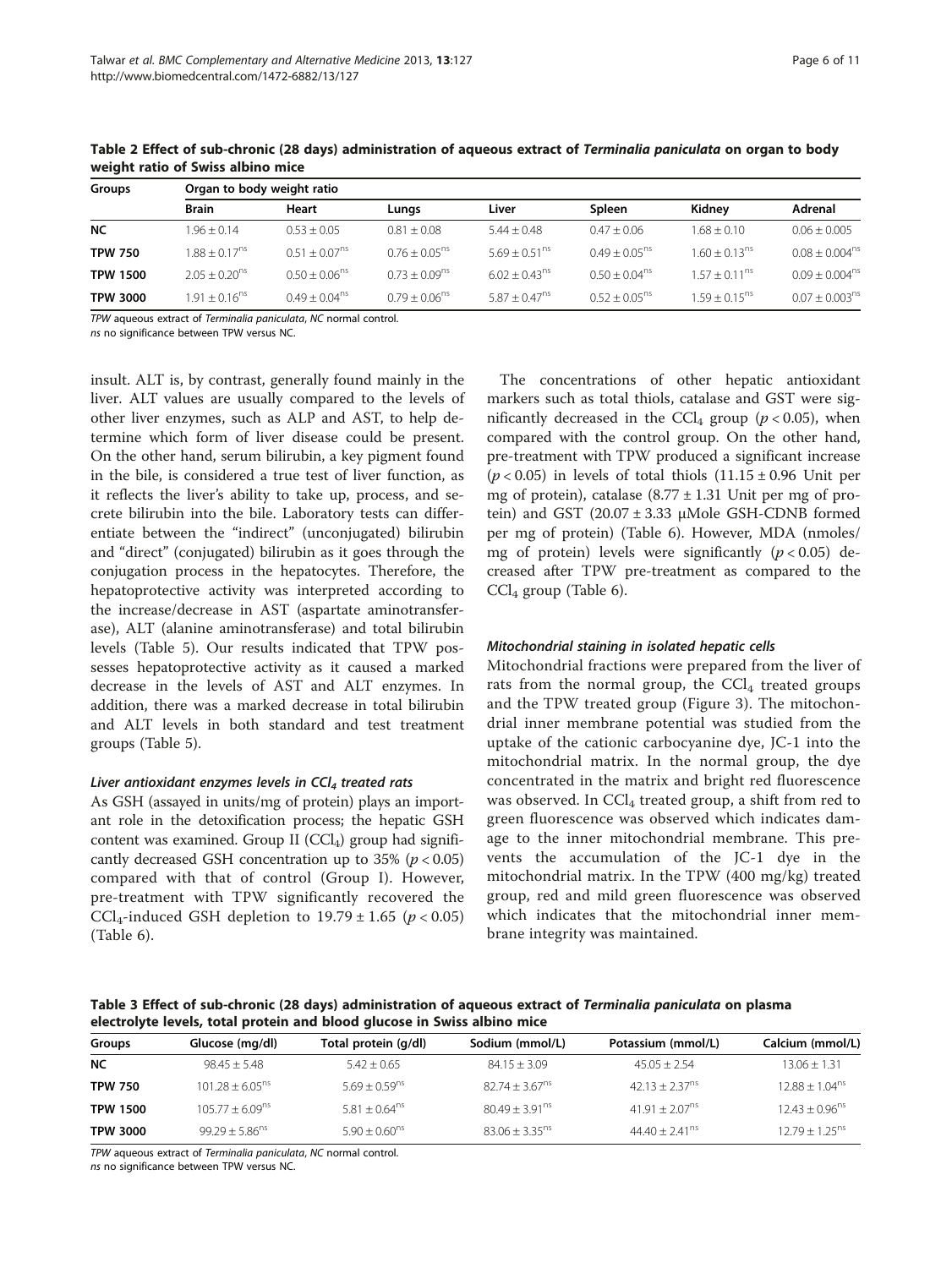| Groups          | Urea (mg/dl)       | Creatinine (mg/dl)          | ACP (U/L)                    | ALP (U/L)           | AST (U/L)                      | ALT (U/L)                    |
|-----------------|--------------------|-----------------------------|------------------------------|---------------------|--------------------------------|------------------------------|
| NC              | $9.23 + 0.85$      | $0.97 \pm 0.05$             | $23.48 + 1.57$               | $12.75 + 1.04$      | $45.21 + 2.10$                 | $27.66 \pm 2.54$             |
| <b>TPW 750</b>  | $9.47 + 0.93^{ns}$ | $0.89 + 0.03ns$             | $22.95 + 1.21$ <sup>ns</sup> | $12.40 + 1.10^{ns}$ | $43.89 \pm 1.86$ <sup>ns</sup> | $26.90 + 2.92$ <sup>ns</sup> |
| <b>TPW 1500</b> | $9.70 + 0.96^{ns}$ | $0.94 + 0.04$ <sup>ns</sup> | $23.28 + 1.50^{ns}$          | $12.89 + 0.86^{ns}$ | $42.09 + 2.46^{ns}$            | $28.48 + 2.73^{n}$           |
| <b>TPW 3000</b> | $9.89 + 1.01^{ns}$ | $1.02 + 0.06$ <sup>ns</sup> | $23.84 + 1.33^{ns}$          | $13.02 + 0.90^{ns}$ | $44.27 + 1.78^{ns}$            | $27.36 + 2.66^{n}$           |

<span id="page-6-0"></span>Table 4 Effect of sub-chronic (28 days) administration of aqueous extract of Terminalia paniculata on plasma urea, creatinine and hepatic enzyme levels in Swiss albino mice

TPW aqueous extract of Terminalia paniculata, NC normal control, ACP acid phosphatase, ALP alkaline phosphatase, AST aspartate aminotransferase, ALT alanine aminotransferase.

ns no significance between TPW versus NC.

#### Cell culture studies

# Effect of TPW on  $\mathsf{CCI}_4$ -induced apoptotic signaling proteins in Chang cells

The levels of apoptotic markers were significantly elevated in CCl4-treated Chang liver cells. TPW pre-treatment significantly attenuated the levels of phospho-p53, p53, cleaved caspase-3, phospho-Bad, Bad and cleaved PARP (Table [7\)](#page-8-0). TPW, per se, did not produce any change in apoptotic markers compared to the normal control.

# **Discussion**

In developing countries, the indigenous population largely depend on traditional systems of medicine. Plants have long been used for therapeutic purposes, and many of the currently available drugs are directly or indirectly derived from plants [\[6](#page-9-0)].

Preparations obtained from natural sources are known to contain natural toxic compounds and hence the TPW extract was subjected to a detailed toxicological evaluation as per Interagency Research Animal Committee (IRAC) and Organization for Economic Co-operation and Development (OECD) guidelines. Results obtained from the acute oral toxicity test conducted as per IRAC and OECD guidelines clearly indicates that the median lethal dose  $(LD_{50})$  of TPW extract is >5000 mg/kg, b.w. suggesting that TPW extract is nontoxic. These results also validate the consumption of Terminalia paniculata among the local populace of India as therapeutic agent according to the traditional system of medicine [[3](#page-9-0)].

Phenolic compounds from plants have been reported to be responsible for antioxidant activity [\[8,15](#page-9-0)]. Previous studies from our laboratory have demonstrated the presence of phenolic compounds such as gallic acid, ellagic

R

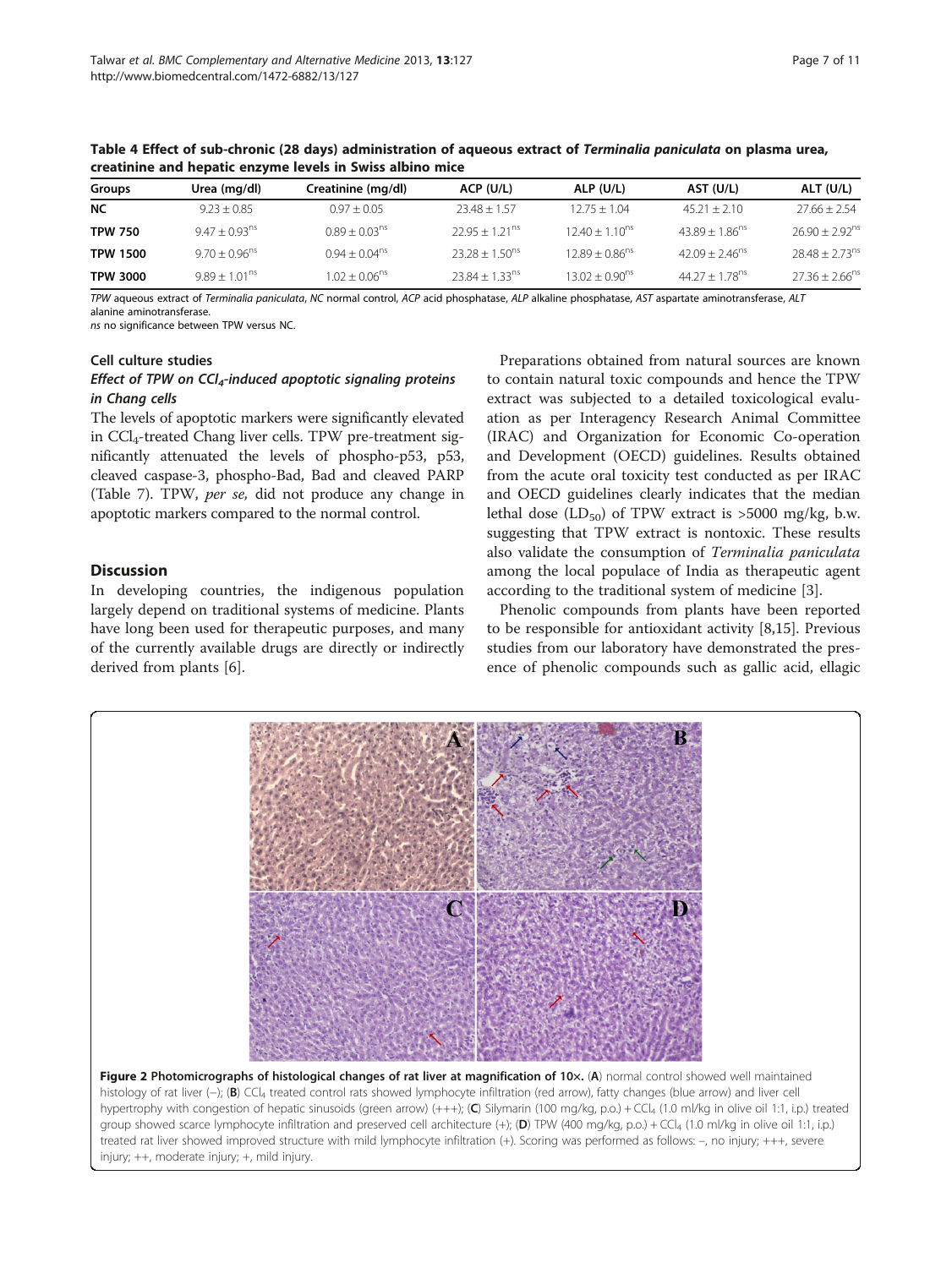| Groups                                          | AST (U/L)                     | ALT (U/L)                     | ALP (U/L)                  | BilT (mg/dl)               |
|-------------------------------------------------|-------------------------------|-------------------------------|----------------------------|----------------------------|
| Normal control                                  | $107.55 \pm 4.65$             | $49.05 \pm 1.30$              | $25.87 + 3.52$             | $0.10 \pm 0.03$            |
| $CCl4$ control (CCl <sub>4</sub> 1 ml/kg, i.p.) | $589.04 + 10.12$ <sup>#</sup> | $798.21 + 10.55$ <sup>#</sup> | $175.51 + 6.84^{\text{*}}$ | $1.05 + 0.12$ <sup>#</sup> |
| Silymarin (100 mg/kg, p.o.)                     | $743.07 + 8.80*$              | $107.72 + 8.24*$              | $48.63 + 15.30*$           | $0.23 + 0.11*$             |
| TPW(400 mg/kg, p.o.)                            | $272.33 + 26.8*$              | $131.27 + 5.31*$              | $65.66 + 5.24*$            | $0.30 + 0.10*$             |

<span id="page-7-0"></span>Table 5 Effect of the aqueous extract of Terminalia paniculata and silymarin on the hepatic enzyme activities in CCL-treated rats

TPW aqueous extract of Terminalia paniculata, AST asparate transferase; ALT alanine transferase, ALP alkaline phosphatase, BilT – total bilirubin.

Data represented as mean ± S.E.M (n = 6), analysed by one-way ANOVA followed by Dunnett's post hoc test.  $^{\#}p$  < 0.05 as compared to normal control,  $^{\ast}p$  < 0.05 as compared to  $CCl<sub>4</sub>$  group.

acid, rutin and quercetin in TPW [[4\]](#page-9-0). In this study, the hepatoprotective effect of TPW was evaluated in Chang liver cells. This human liver cell line is considered an appropriate model to study in vitro toxicity in the liver since it retains many of the specialized functions which are characteristics of normal human hepatocytes [[16\]](#page-9-0).

Most of the previous information related to the antioxidant properties of TPW was generated in isolated in vitro systems. In order to obtain this information from living animals, we chose the hepatotoxicity model of rat intoxication with carbon tetrachloride  $(CCl<sub>4</sub>)$ . A primary indication of hepatic damage induced by  $\text{CCl}_4$ was obtained by the evaluation of hepatic enzymatic markers of injury such as AST and ALT. The levels of AST and ALT, 48 h after the administration of  $CCl<sub>4</sub>$ , were significantly elevated relative to the control group. These enzymes enter the circulatory system due to altered permeability of membranes and their increased levels reflected severe damage to the structural integrity of the liver [[17,18\]](#page-9-0). Administration of TPW significantly attenuated  $\text{CCl}_4$ -induced elevation of AST and ALT, indicating its hepatoprotective activity.

It has been reported that CAT, GSH and GST constitute the mutually supportive defense against reactive oxygen species [\[19,20\]](#page-9-0). In the present study, we demonstrated that  $\text{CCl}_4$  led to a significant drop in the levels of antioxidant enzymes, namely CAT, GSH and GST, probably due to oxidative stress-induced protein inactivation [[21\]](#page-9-0). TPW and silymarin were able to prevent  $CCl<sub>4</sub>$ -

induced decay by exerting free radical scavenging effects. This effect was also observed at the histological level.

It is now generally accepted that maintenance of mitochondrial membrane potential is necessary for mitochondria to carry out their oxidative functions [\[22](#page-9-0)]. In the present work, the effect of TPW on liver mitochondrial membrane potential in  $CCl<sub>4</sub>$  intoxicated rat was assessed. Treatment of rats with  $\text{CCI}_4$ , damaged the liver mitochondria as characterized by the dissipation of the mitochondrial membrane potential, which is in agreement with previously published reports [[13](#page-9-0)]. TPW could maintain the integrity of the mitochondrial membrane, which confirmed its protective effect through an antioxidant mechanism.

Mitochondrial membrane is involved intimately in the p53-mediated apoptotic pathway. Following DNA damage, p53 is phosphorylated and phospho-p53 translocates to the nucleus triggering multiple mechanisms that include modulation of Bcl-2, Bax and other proteins, amplification of death signals and activation of caspases [[23\]](#page-9-0). In our study, we observed elevation of phosphop53, p53, phospho-Bad, Bad, cleaved caspase-3 and  $phospho-PARP$  in  $\text{CCl}_4$ -treated Chang cells. The sensitivity of cells to apoptotic stimuli depends on the balance between pro- and anti-apoptotic Bcl-2 proteins. Disruption in the normal function of the anti-apoptotic Bcl-2 proteins leads to formation of pores in the mitochondria through which cytochrome-C and other proapoptotic molecules are released [[24\]](#page-10-0). This in turn leads

Table 6 Effect of the aqueous extract of Terminalia paniculata and silymarin on the hepatic antioxidant enzyme activities in  $\textsf{CCl}_4$ -treated rats

| Groups                                          | GSH                         | CAT                        | TBARS (MDA)                   | <b>Total thiol</b>         | <b>GST</b>                  |
|-------------------------------------------------|-----------------------------|----------------------------|-------------------------------|----------------------------|-----------------------------|
| Normal control                                  | $22.27 + 1.15$              | $12.98 + 0.90$             | $68.99 + 2.51$                | $14.11 + 1.03$             | $38.79 + 2.34$              |
| $CCl4$ control (CCl <sub>4</sub> 1 ml/kg, i.p.) | $14.45 + 0.84$ <sup>#</sup> | $2.91 + 0.99$ <sup>#</sup> | $159.99 + 16.61$ <sup>#</sup> | $7.63 + 0.14$ <sup>#</sup> | $14.04 + 1.48$ <sup>#</sup> |
| Silymarin (100 mg/kg, p.o.)                     | $21.09 + 1.85*$             | $10.32 + 1.28*$            | $76.97 + 8.49*$               | $12.26 + 0.51*$            | $23.47 \pm 1.85*$           |
| TPW (400 mg/kg, p.o.)                           | $19.79 + 1.65*$             | $877 + 131*$               | $79.00 + 5.93*$               | $11.15 + 0.96*$            | $20.07 + 3.33*$             |

TPW – aqueous extract of Terminalia paniculata; GSH– glutathione (Unit/mg of protein); CAT – catalase (Unit/mg of protein); TBARS/MDA – thiobarbituric acid reactive substances / malondialdehyde (nMoles/mg of protein); Total thiol (Unit/mg of protein); GST – glutathione-S-transferase (μMole GSH-CDNB formed per mg of protein).

Data represented as mean ± S.E.M (n = 6), analysed by one-way ANOVA followed by Dunnett's post hoc test.  $^{\#}p$  < 0.05 as compared to normal control,  $^{\ast}p$  < 0.05 as compared to  $CCI<sub>4</sub>$  group.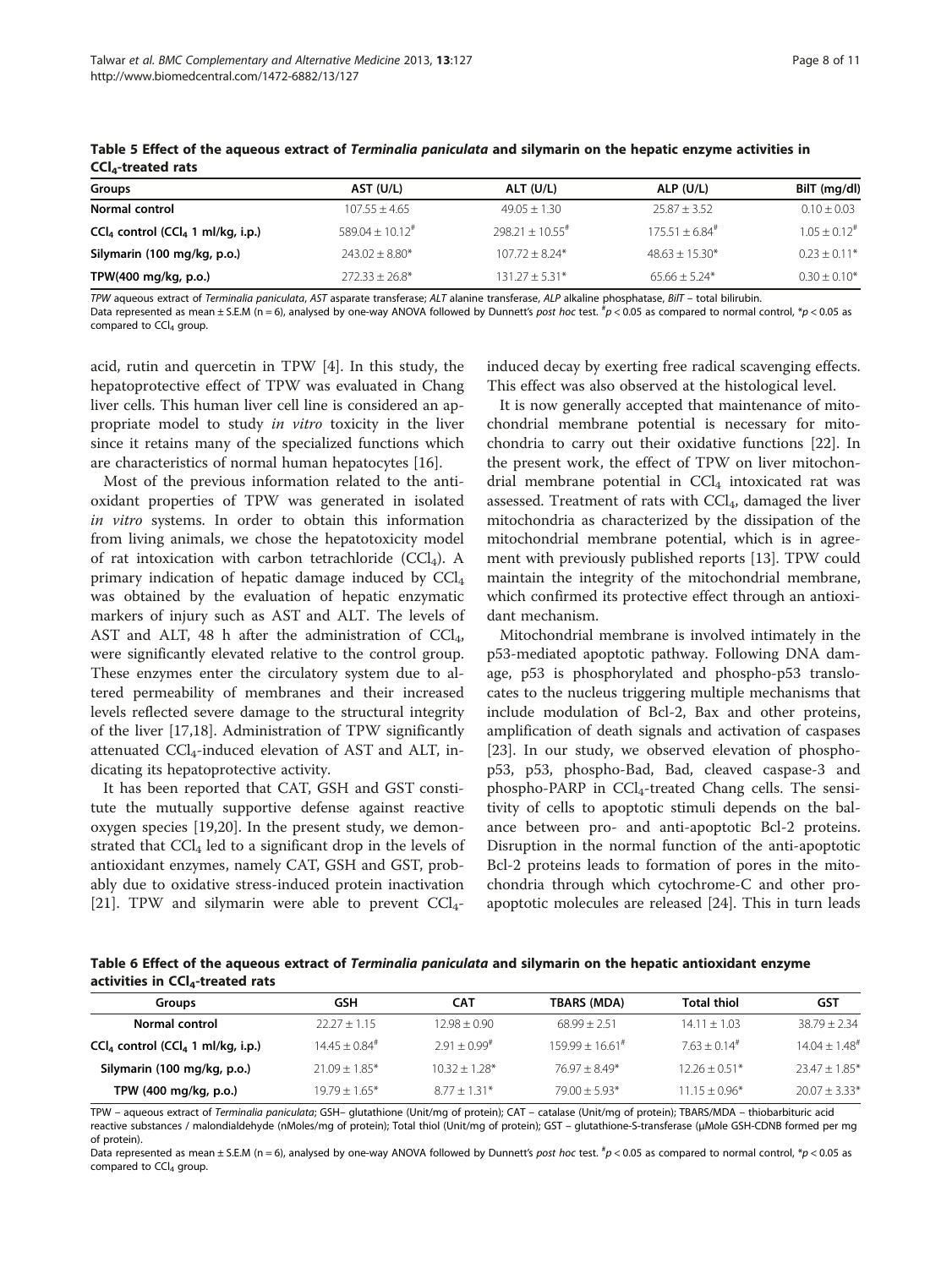to apoptosome formation and activation of the caspase cascade. This cascade eventually activates effector caspases, such as caspase-3 and caspase-6, that are responsible for the cleavage of the key cellular proteins, such as cytoskeletal proteins. This in turn causes the typical morphological changes that are observed in cells undergoing apoptosis [\[25](#page-10-0)]. In the present study, the elevated levels of caspase-3 in Chang cells with  $\text{CCl}_4$  treatment correlated with the events of mitochondrial damage as observed by JC-1 staining in isolated mitochondria from rat liver. We also observed changes in PARP, a protein involved in DNA repair. Caspase-3 inactivates PARP impairing its ability to repair damaged DNA, which was in accordance with the increased levels of phospho-PARP (inactive form) [\[26](#page-10-0)]. TPW pre-treatment reversed the changes in the levels of proteins assessed indicating its anti-apoptotic mechanism of action.

To summarize, TPW confers overall protection to the liver against oxidative damage induced by  $CCl<sub>4</sub>$  by mechanisms underlying its free radical scavenging potential integrated with preservation of the endogenous antioxidant enzymes like GST, GSH, MDA and CAT. The mechanism described here is consistent with the pharmacological properties traditionally attributed to this plant [\[4](#page-9-0)].

The phytochemical characterization of this plant had been performed earlier and the presence of constituents such as gallic acid and ellagic acid has been reported [\[4](#page-9-0)]. The findings of the present study are in accordance with the phytochemical components present in the plant, as gallic acid and ellagic acid (major constituents) are proven hepatoprotective agents which act by maintaining specific cellular homeostasis. This contributes to their preventive mode of action and beneficial effects against oxidative



| Groups                                 | Phospho-p53           | p53                                         | Cleaved caspase-3   | Phospho-Bad         | <b>Bad</b>                   | <b>Cleaved PARP</b>            |
|----------------------------------------|-----------------------|---------------------------------------------|---------------------|---------------------|------------------------------|--------------------------------|
| Normal control                         | $0.134 + 0.037$       | $0.129 + 0.020$                             | $0.126 + 0.023$     | $0.141 + 0.024$     | $0.146 \pm 0.040$            | $0.135 + 0.042$                |
| TPW (50 $\mu$ g/ml) control            | $0.130 + 0.025$       | $0.131 + 0.028$                             | $0.123 + 0.020$     | $0.136 \pm 0.033$   | $0.152 + 0.059$              | $0.138 + 0.066$                |
| $CCl4$ control                         | $.896 \pm 0.081^{7}$  | $2.069 + 0.054$ <sup>*</sup>                | $2.182 + 0.091$     | $1.758 + 0.037$     | $2367 + 0072$                | $2.211 + 0.101$ <sup>*</sup>   |
| TPW (25 $\mu$ g/ml) + CCl <sub>4</sub> | $1.384 + 0.066^{*,#}$ | $1.514 + 0.033^{*}$                         | $1.487 + 0.040^{*}$ | $1.324 + 0.051^{4}$ | $1.868 + 0.064^{*,#}$        | $1.445 + 0.047$ <sup>*,#</sup> |
| TPW (50 $\mu$ g/ml) + CCl <sub>4</sub> | $1.193 + 0.050^{4}$   | $1.148 + 0.057$ <sup>*</sup> / <sup>#</sup> | $1.075 + 0.072^{4}$ | $1.219 + 0.035^{*}$ | $1644 + 0049$ <sup>*,#</sup> | $117 + 0.053^{4}$              |

All values are expressed as mean ± SEM and experiments were carried out in triplicate.  $p < 0.05$  vs. normal control;  $^{\#}p < 0.05$  vs. CCl<sub>4</sub> control. The levels of the apoptotic markers were expressed in terms of absorbance as per kit's protocol.

<span id="page-8-0"></span>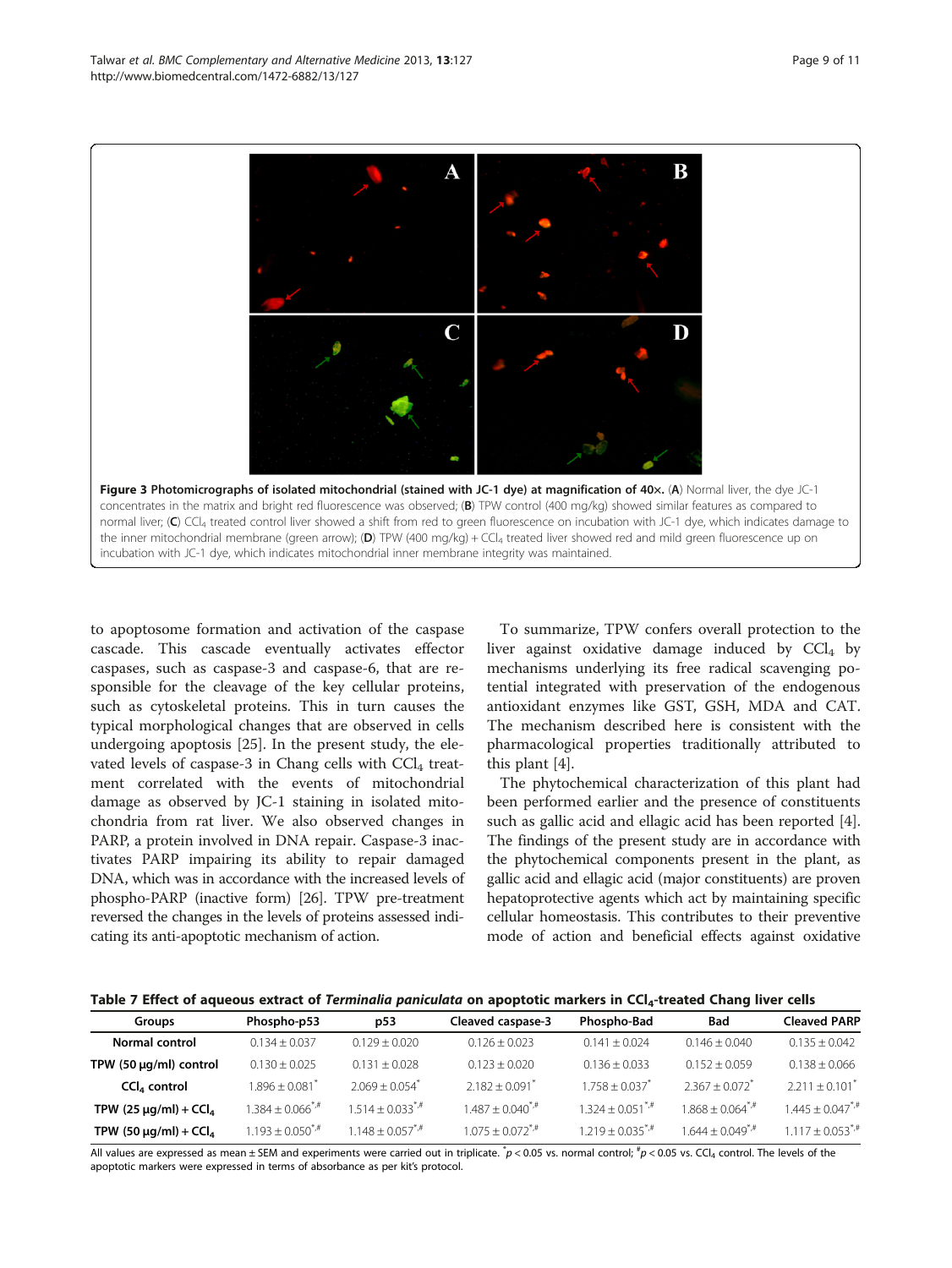<span id="page-9-0"></span>insults by acting through an antioxidant response-linked mechanism [[27,28](#page-10-0)]. The presence of other constituents like quercetin and rutin [4] help mediate the free radical scavenging ability of TPW, owing to the strong antioxidant potential of these flavonoids [[29\]](#page-10-0). It is due to this property of these constituents that the hepatoprotective activity of the extract is mediated by the normalization of impaired membrane function.

# Conclusion

Our study demonstrates the preventive potential of Terminalia paniculata as a hepatoprotective agent. This effect can be attributed to the presence of flavonoids. Further studies elucidating these findings are needed to explore the mechanisms by which hepatoprotection is conferred. The study serves as an initial step towards this end.

#### Abbreviations

CCl4: Carbon tetrachloride; TPW: Aqueous bark extract of Terminalia paniculata Linn; OECD: Organisation for economic cooperation and development; ACP: Acid phosphatase; ALT: Alanine aminotransferase; AST: Aspartate transaminase; ALP: Alkaline phosphatase; CAT: Catalase; GSH: Glutathione; GSH: Glutathione-S-transferase; MDA: Malondialdehyde; SOD: Superoxide dismutase; PBS: Phospate buffer saline; MTT: 3-(4,5- Dimethylthiazol-2-yl)-2,5-diphenyltetrazolium bromide; SRB: Sulphorhodamine-B; DMEM: Dulbecco's modified eagle medium; FBS: Fetal bovine serum; EGTA: Ethylene glycol tetraacetic acid; HEPES: 4- (2-hydroxyethyl)-1-piperazineethanesulfonic acid; JC-1: 5,5',6,6'-tetrachloro-1,1',3,3'-tetraethylbenzimidazol-carbocyanine iodide.

#### Competing interests

The authors declare that they have no competing interests.

#### Authors' contributions

ST, PGN, RS and KNK designed the study and were involved in the manuscript preparation. PB performed the extraction of the extract and its HPLC analysis. AK and PGN performed in vitro toxicity study while PB, RS and NK performed acute and sub-chronic toxicity studies of the extract. AK, ST, HVJ and PGN evaluated the extract in CCl<sub>4</sub>-treated in rats. AK and ST performed biochemical estimations and histopathology. HVJ and PGN estimated the apoptotic markers by kit based assay in Chang cells and performed mitochondrial isolation from rat liver tissues for JC-1 staining. All authors read and approved the final manuscript.

#### Acknowledgements

The authors would like to acknowledge Department of Pharmacology, Manipal College of Pharmaceutical Sciences, Manipal University, Manipal, Karnataka, India for providing the funds and facilities to carry out the work and also the financial support offered by FIST (Fund for Improvement of S&T Infrastructure in Universities and Higher Educational Institutions) sponsored programme of Department of Science & Technology, Government of India, New Delhi and Department of Biotechnology, Government of India, New Delhi for purchase of auto analyzer (Cobas C111, Fritz Hoffmann-La Roche Ltd., Basel, Switzerland) used in this study. Also, the authors would like to thank Prof. Joseph W. Lynch, Queensland Brain Institute, The University of Queensland, Australia for copyediting this manuscript.

#### Author details

<sup>1</sup>Department of Pharmacology, Manipal College of Pharmaceutical Sciences, Manipal University, Manipal, Karnataka 576 104, India. <sup>2</sup>Department of Pharmaceutical Biotechnology, Manipal College of Pharmaceutical Sciences, Manipal University, Manipal, Karnataka 576 104, India.

Received: 16 January 2013 Accepted: 28 May 2013 Published: 6 June 2013

#### References

- 1. Somasundaram A, Karthikeyan R, Velmurugan V, Dhandapani B, Raja M: Evaluation of hepatoprotective activity of Kyllinga nemoralis (Hutch & Dalz) rhizomes. J Ethnopharmacol 2010, 127:555–557.
- 2. Fadhel ZA, Amran S: Effects of black tea extract on carbon tetrachlorideinduced lipid peroxidation in liver, kidneys, and testes of rats. Phytother Res 2002, 16:S28–S32.
- 3. Nadkarni AK: Terminalia paniculata Roxb. In Dr KM Nadkarni's Indian Materia Medica. Volume 1. 3rd edition. Mumbai, India: Popular Prakashan; 1996:931.
- 4. Talwar S, Nandakumar K, Nayak PG, Bansal P, Mudgal J, Mor V, Rao CM, Lobo R: Anti-inflammatory activity of Terminalia paniculata bark extract against acute and chronic inflammation in rats. *J Ethnopharmacol* 2011, 134:323–328.
- 5. Singh K, Khanna AK, Chander R: Hepatoprotective activity of ellagic acid against carbon tetrachloride induced hepatotoxicity in rats. Indian J Exp Biol 1999, 37:1025–1026.
- 6. Yuan HD, Jin GZ, Piao GC: Hepatoprotective effects of an active part from Artemisia sacrorum Ledeb. against acetaminophen-induced toxicity in mice. J Ethnopharmacol 2010, 127:528–533.
- 7. Dhanasekaran M, Ignacimuthu S, Agastian P: Potential hepatoprotective activity of ononitol monohydrate isolated from Cassia tora L. on carbon tetrachloride induced hepatotoxicity in wistar rats. Phytomedicine 2009, 16:891–895.
- 8. Huang B, Ban X, He J, Zeng H, Zhang P, Wang Y: Hepatoprotective and antioxidant effects of the methanolic extract from Halenia elliptica. J Ethnopharmacol 2010, 131:276–281.
- 9. Yan XB, Mei L, Feng X, Wan MR, Chen Z, Pavio N, Brechot C: Hepatitis C virus core proteins derived from different quasi species of genotype 1b inhibit the growth of Chang liver cells. World J Gastroenterol 2008, 14:2877-2881.
- 10. Houghton P, Fang R, Techatanawat I, Steventon G, Hylands PJ, Lee CC: The sulphorhodamine (SRB) assay and other approaches to testing plant extracts and derived compounds for activities related to reputed anticancer activity. Methods 2007, 42:377–387.
- 11. McManus JFA, Mowry RW: Staining methods: histologic and histochemical. New York, NY: Harper and Row; 1965.
- 12. Malloy HT, Evelyn KA: The determination of bilirubin with the photoelectric colorimeter. J Biol Chem 1937, 119:481–490.
- 13. Raj PV, Nitesh K, Gang SS, Jagani HV, Chandrashekhar HR, Rao JV, Rao CM, Udupa N: Protective role of catechin on d-galactosamine induced hepatotoxicity through a p53 dependent pathway. Indian J Clin Biochem 2010, 25:349–356.
- 14. Krithika R, Mohankumar R, Verma RJ, Shrivastav PS, Mohamad IL, Gunasekaran P, Narasimhan S: Isolation, characterization and antioxidative effect of phyllanthin against CCl<sub>4</sub>-induced toxicity in HepG2 cell line. Chem Biol Interact 2009, 181:351–358.
- 15. Jain A, Soni M, Deb L, Rout SP, Gupta VB, Krishna KL: Antioxidant and hepatoprotective activity of ethanolic and aqueous extracts of Momordica dioica Roxb. leaves. J Ethnopharmacol 2008, 115:61–66.
- 16. Chang RS: Continuous subcultivation of epithelial-like cells from normal human tissues. Proc Soc Exp Biol Med 1954, 87:440–443.
- 17. Manna P, Sinha M, Sil PC: Aqueous extract of Terminalia arjuna prevents carbon tetrachloride induced hepatic and renal disorders. BMC Complement Altern Med 2006, 6:33.
- 18. Raja S, Ahamed KF, Kumar V, Mukherjee K, Bandyopadhyay A, Mukherjee PK: Antioxidant effect of Cytisus scoparius against carbon tetrachloride treated liver injury in rats. J Ethnopharmacol 2007, 109:41-47
- 19. Seifried HE, Anderson DE, Fisher EI, Milner JA: A review of the interaction among dietary antioxidants and reactive oxygen species. J Nutr Biochem 2007, 18:567–579.
- 20. Valko M, Leibfritz D, Moncol J, Cronin MT, Mazur M, Telser J: Free radicals and antioxidants in normal physiological functions and human disease. Int J Biochem Cell Biol 2007, 39:44-84.
- 21. Tabatabaie T, Floyd RA: Susceptibility of glutathione peroxidase and glutathione reductase to oxidative damage and the protective effect of spin trapping agents. Arch Biochem Biophys 1994, 314:112-119.
- 22. Duchen MR: Roles of mitochondria in health and disease. Diabetes 2004, 53:S96–S102.
- 23. Thompson T, Tovar C, Yang H, Carvajal D, Vu BT, Xu Q, Wahl GM, Heimbrook DC, Vassilev LT: Phosphorylation of p53 on key serines is